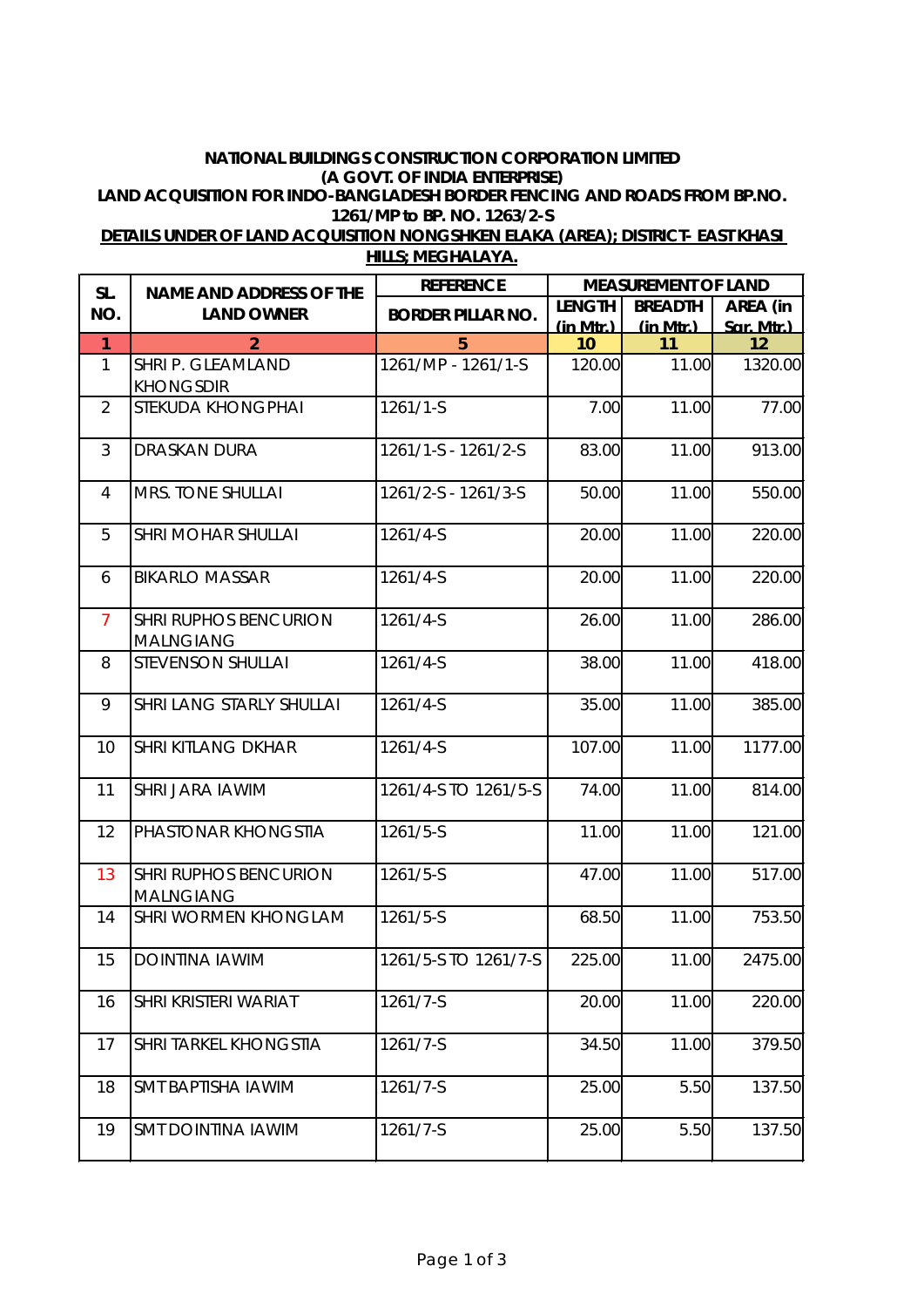| 20 | <b>SHRI THOMBOR MARBANIANG</b>              | 1261/7-S                | 22.50  | 11.00 | 247.50  |
|----|---------------------------------------------|-------------------------|--------|-------|---------|
| 21 | SHRI EBEDNEGO DURA                          | 1261/7-S TO 1261/8-S    | 35.00  | 11.00 | 385.00  |
| 22 | <b>SHRI PRAMIAL BEHPHAT</b>                 | 1261/8-S TO 1261/9-S    | 54.00  | 11.00 | 594.00  |
| 23 | <b>SHRI PHLANDI MASSAR</b>                  | 1261/9-S                | 43.00  | 11.00 | 473.00  |
| 24 | <b>AKTHOS IAKOH</b>                         | 1261/9-S TO 1261/10-    | 53.00  | 11.00 | 583.00  |
| 25 | <b>SMT PUMTI DURA</b>                       | 1261/10-S TO 1261/2-    | 18.00  | 11.00 | 198.00  |
| 26 | <b>SHRI PHITSIGNSON</b><br><b>MALNGIANG</b> | $1261/2 - T$            | 30.00  | 11.00 | 330.00  |
| 27 | <b>SMT KHRONLIBON DURA</b>                  | $1261/2 - T$            | 15.00  | 11.00 | 165.00  |
| 28 | <b>SHRI AMOSWELL IAWIM</b>                  | $1261/2 - T$            | 30.00  | 11.00 | 330.00  |
| 29 | <b>DOTARDIAN KHONGKROM</b>                  | 1261/2-T TO 1261/11-    | 41.50  | 11.00 | 456.50  |
| 30 | <b>SMT KHRONLIBON DURA</b>                  | 1261/11-S TO<br>1262/MP | 136.00 | 11.00 | 1496.00 |
| 31 | <b>SHRI EHBOK DURA</b>                      | 1262/MP TO 1262/1-T     | 53.00  | 11.00 | 583.00  |
| 32 | <b>SHRI BIOLET DURA</b>                     | 1262/1-T TO 1262/1-S    | 65.50  | 11.00 | 720.50  |
| 33 | <b>SHRI GROMWEL IAWIM</b>                   | 1262/1-S TO 1262/2-T    | 93.50  | 11.00 | 1028.50 |
| 34 | <b>SMT PHRONLIBON DURA</b>                  | 1262/2-T TO 1262/3-T    | 140.00 | 11.00 | 1540.00 |
| 35 | <b>SHRI BIOLET DURA</b>                     | 1262/3-T TO 1262/3-S    | 95.00  | 11.00 | 1045.00 |
| 36 | SHRI SAPHRIM RAMSDAM                        | 1262/3-S                | 48.00  | 11.00 | 528.00  |
| 37 | <b>SMT RUPUHI RAMSDAM</b>                   | 1262/3-S                | 96.00  | 11.00 | 1056.00 |
| 38 | SHRI BARSIEN WELL IAWRAM                    | 1262/3-S TO 1262/4-S    | 80.00  | 11.00 | 880.00  |
|    | <b>NALLAH</b>                               | 1262/4-S                |        | 11.00 | 0.00    |
| 39 | <b>SHRI PARKAS LASO</b>                     | 1262/4-S                | 53.00  | 11.00 | 583.00  |
| 40 | <b>SHRI MEIOT KHONGSNI</b>                  | 1262/7-S                | 49.00  | 11.00 | 539.00  |
| 41 | <b>SHRI TIPLUT DKHAR</b>                    | 1262/4-S to 1262/8-S    | 430.50 | 11.00 | 4735.50 |